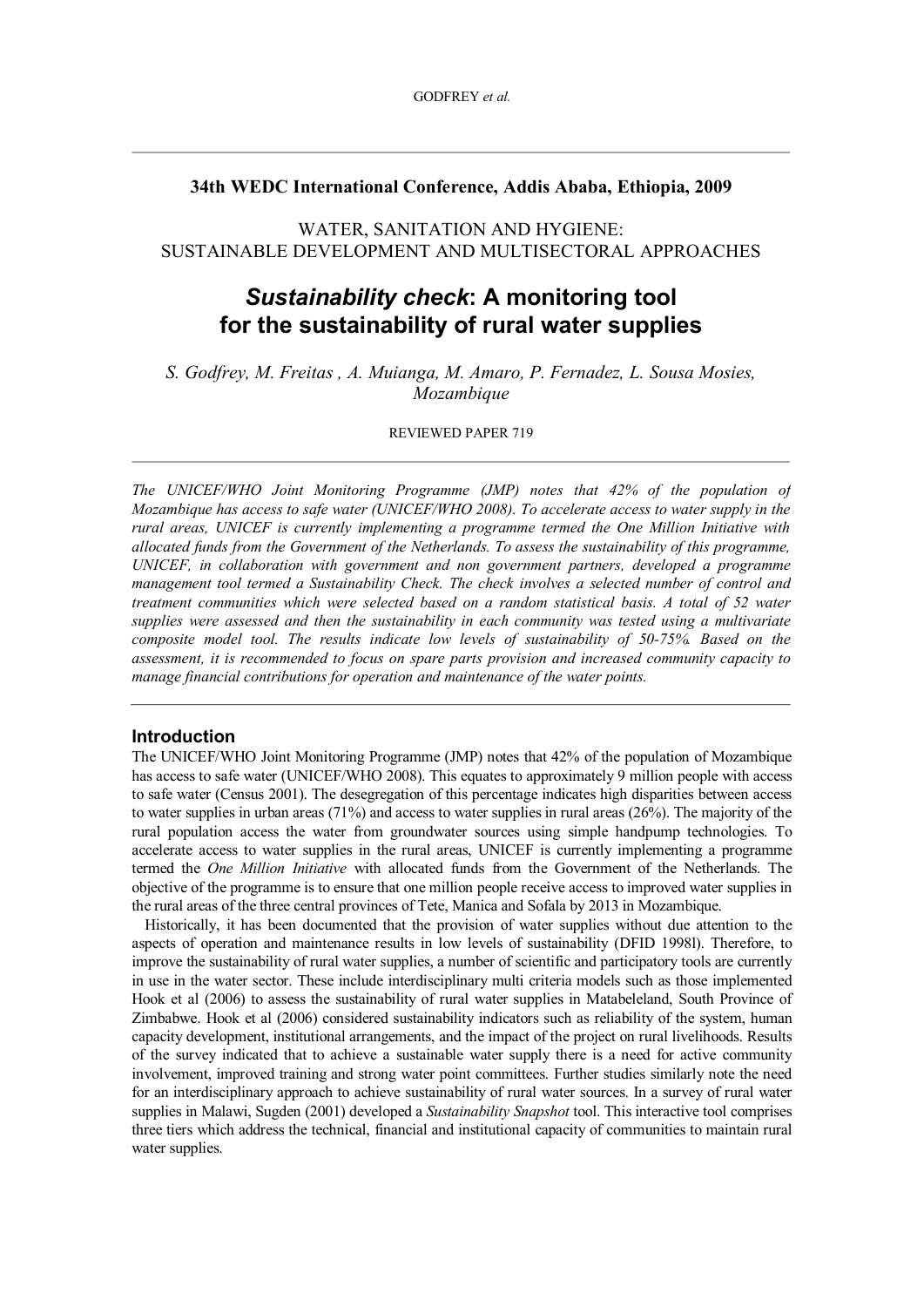#### GODFREY *et al.*

Based on the experience from the literature, UNICEF, in collaboration with government and non government partners, developed an annual *Sustainability Check.* The objective of the sustainability check was to assess the sustainability of the rural water infrastructure in Mozambique.

## **Materials and methods**

To estimate the number of rural water sources to be included in the sustainability check, a statistical monitoring tool termed *Rapid Assessment of Drinking Water Quality* (RADWQ) (Howard et al 2003) was applied. The method uses a cluster sampling approach to identify the number, type and location of water supplies to be included in an assessment. Cluster sampling means that the water supplies selected for inclusion in the assessment are geographically close to one another (in "clusters"), but are representative of all water-supply technologies.

The survey design comprised of the steps outlined in Box 1 below.



The Primary Stratification of the data was undertaken by selecting 50% of the districts of the 18 project districts in Tete, Manica and Sofala province. This equaled 9 districts as shown in Box 2 below.

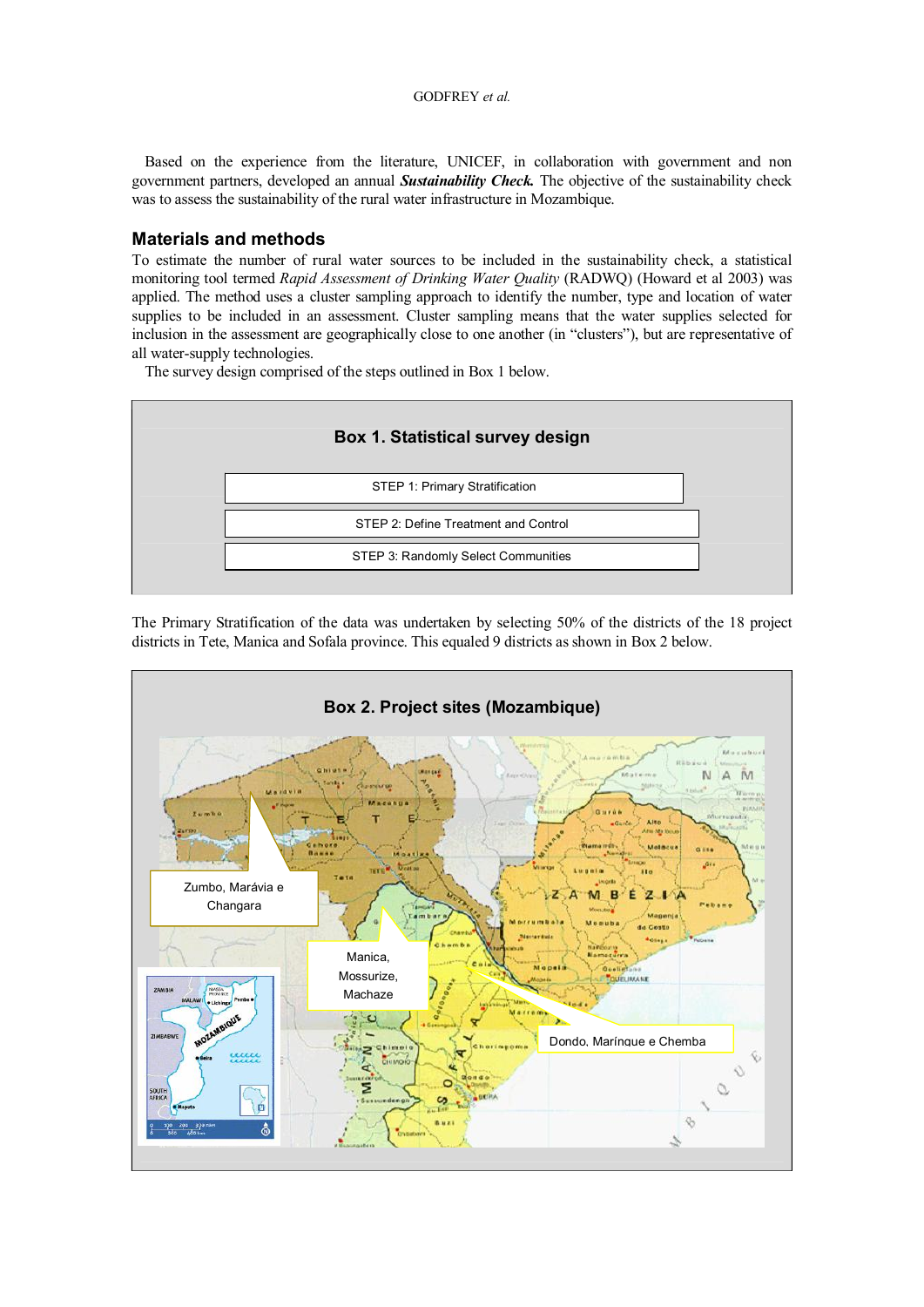### GODFREY *et al.*

In step 2, 141 communities were selected from the 9 districts. These were the total number of communities where rehabilitations of water points occurred in 2007. These were communities where water points had been rehabilitated in 2007 and 2008. To compare these to "control" communities, a statistically minimum sample size of 3 treatment and 3 control villages were selected from each district.

To randomly select these communities from the list of intervention villages, the following sampling formula was used.

$$
SI = \frac{Tc}{N}
$$

SI Sampling interval

Tc Cumulated number for total water supplies

N Total number of districts required

For this survey design:

$$
SI = \frac{141}{9}
$$

The 141 selected communities were divided by 9 (number of districts) to provide a sample interval of 15.6 (**16)**. A random number between 1 and 16 was generated using the EXCEL random function. The number 4 was selected and communities were then chosen from the list of 141 community water supplies.

In total, 32 water supplies were selected from the intervention list of 141. These were then compared to a control group of 20 communities to provide a total of 52 water supplies.

Sustainability was assessed in each of these 52 water supplies using a multivariate composite model tool. This tool considered the institutional, social, technical and financial indicators of sustainability and included the criteria outlined in Table 1 below. These criteria were selected based on extensive literature review. The referred literature is noted in the table below.

| Table 1: Sustainability indicators |                                              |                                                                                                                |                        |  |
|------------------------------------|----------------------------------------------|----------------------------------------------------------------------------------------------------------------|------------------------|--|
|                                    | <b>Sustainability indicators</b>             | Criteria                                                                                                       | <b>Reference</b>       |  |
| Institutional                      | Status of manual database<br>of water points | Includes: database<br>existence, update<br>frequency                                                           | Hoko et al (2006)      |  |
| Social                             | Community participation<br>in O&M            | Includes: Existence of<br>water committees, number<br>of women in committee.<br>availability of local artisans | Mukherjee et al (2003) |  |
| Technical                          | Availability of spare parts                  | Includes: Vendor points<br>of spare parts, affordability<br>of spare parts                                     | Iyer et al $(2006)$    |  |
|                                    | Frequency of maintenance                     | Includes: Status of pump,<br>availability of spare parts                                                       | <b>SKAT 2007</b>       |  |
| Financial                          | <b>Financial contribution</b>                | Includes: Number of<br>communities contributions.<br>financial management                                      | Koko et al (2006)      |  |

The sustainability of each of the water sources was then graded using scores of 1 to 5 (where  $1 =$ insufficient,  $2 =$  sufficient,  $3 =$  satisfactory,  $4 =$  good,  $5 =$  excellent). A maximum total of 100 could be achieved. Weightings for each criterion were calculated using the following table. The weightings were decided based on expert judgement.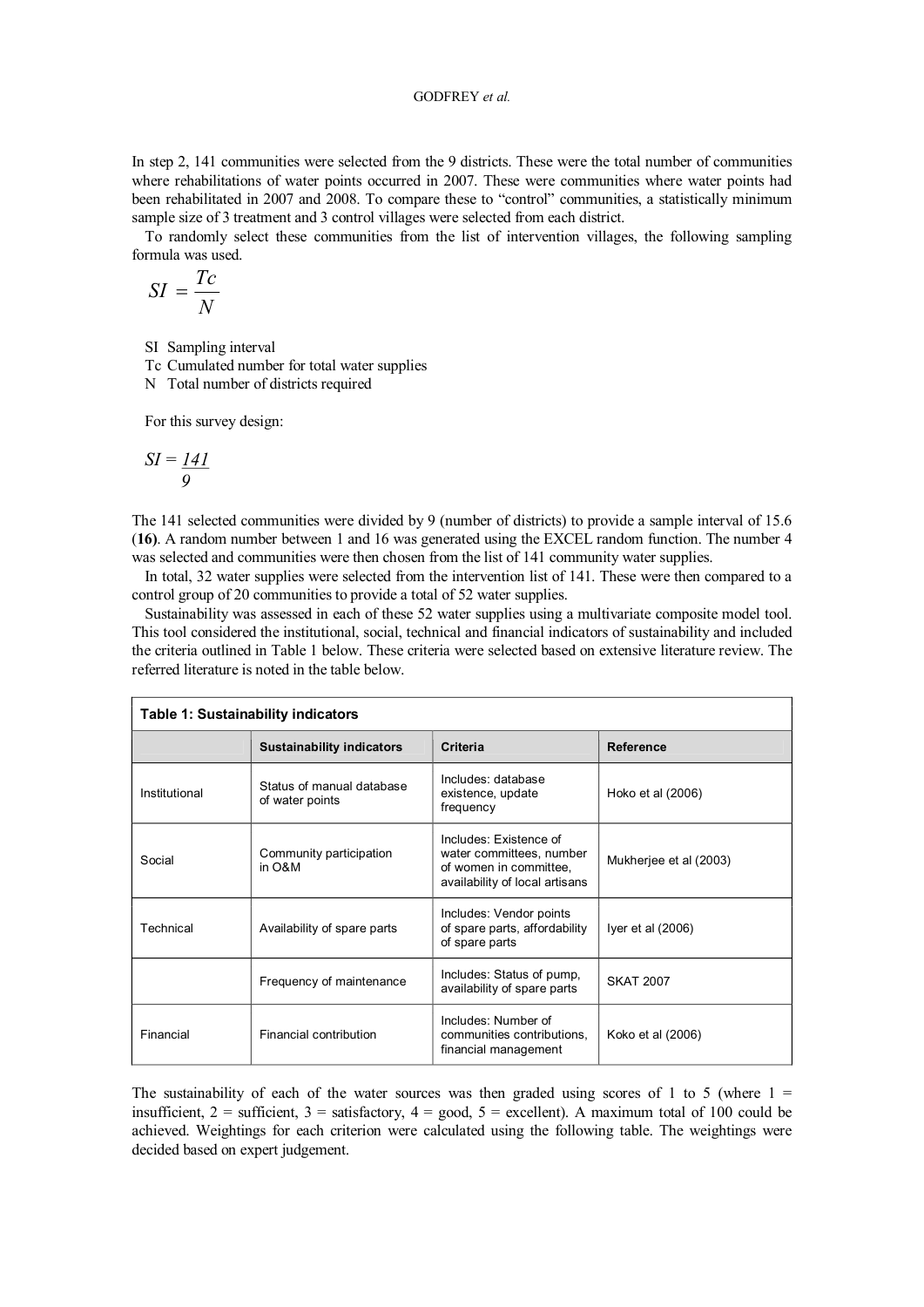| Table 2: Sustainability weightings                       |           |  |  |  |
|----------------------------------------------------------|-----------|--|--|--|
|                                                          | Weighting |  |  |  |
| Existence of an annual database                          | 10        |  |  |  |
| Community participation in Operation & Maintenance (O&M) | 40        |  |  |  |
| Technical aspects: functionality of the handpump         | 30        |  |  |  |
| Financial Contribution for O&M of the water points       | 10        |  |  |  |
| Sanitation Infrastructures                               | 10        |  |  |  |

The weighting for sanitation was included to provide an overall scoring on the sanitation and hygiene of the surroundings to the water point.

#### **Results**

Results of the study indicate a low level of sustainability in the 52 water supplies assessed. Figure 1 below indicates that the majority of the water supplies are within the 50 to 75 grade of sustainability. In order to reach the programme objectives the levels of sustainability need to rise to 90.



The main contributing factors leading to the low level of sustainability include:

- · Low levels of community contributions In all 9 districts (in both the control and treatment communities), a low level of community contribution was noted
- · Spare parts availability All districts (except the district of Manica) noted no or almost no evidence of available spare parts. Manica was the exception due its proximity to the provincial capital.